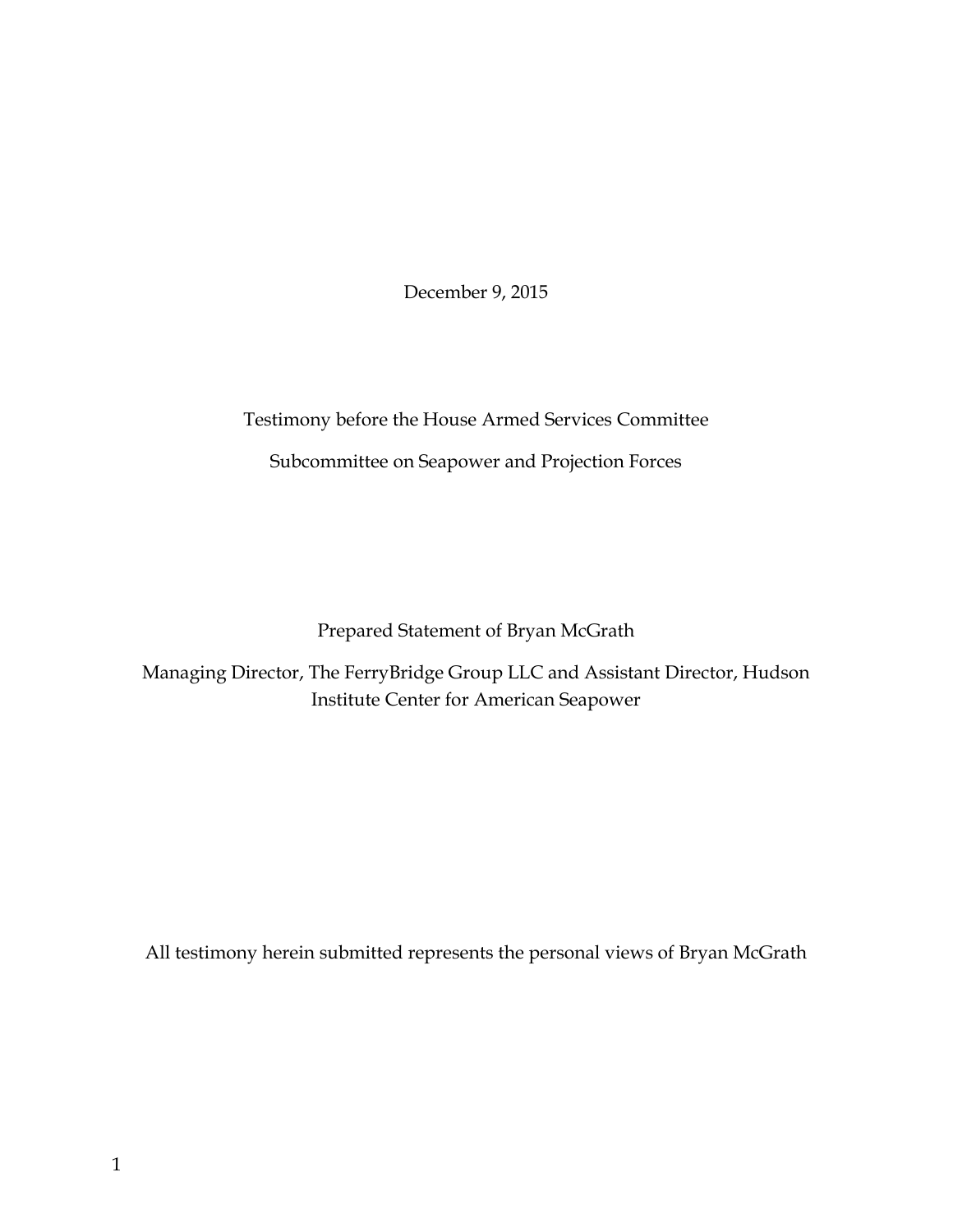Thank you Chairman Forbes, Ranking Member Courtney and members of the Seapower and Projection Forces subcommittee for the opportunity to testify and to submit this written statement for the record.

In April of this year, I was honored to testify before you on my views of the role Surface Forces in presence, deterrence, and warfighting, and today I have been asked to provide views on "Game Changing Innovation and the Future of Surface Warfare".

It is particularly gratifying to testify alongside Mr. Jon Solomon, whose thinking about the employment of naval forces at the operational level of war is of unparalleled quality and depth.

I served for 21 years in our nation's Surface Forces, from 1987 until 2008, with tours in frigates and cruisers and command of the Destroyer BULKELEY out of Norfolk. It was an honor and a privilege to take to sea under our nation's flag, and in my present-day work, I continue to advocate for powerful and numerous Surface Forces as part of our Navy's approach to meeting its global commitments.

This hearing is forward looking, and asks Mr. Solomon and me to think and speak about "game changers" and innovation as they relate to surface warfare. The timing of this hearing-one month before the annual Surface Navy Association Symposium could not be better, as there is a great deal of intellectual ferment underway within the surface warfare community, spurred largely by its leaders' visionary concept of "Distributed Lethality".

I offer one initial caution, however. The Secretary of Defense's "Third Offset Strategy" effort is in the news quite a bit these days, and despite senior officials' continuing denials that it is NOT primarily about technology, it appears that most of the narrative does indeed revolve around technology. Given the globalization and commercialization of technology, any sense that the U.S. military is likely to or capable of gaining advantage through technology alone must be eyed warily. We are just as likely to be scrambling to counter technological advantages GAINED by adversaries as we are to force them into countering us. What will ultimately be determinative is not technology per se, but the speed and ease with which technology and advantage can be put in the hands of the war-fighter. Put another way, the 80% solution tomorrow is better than the 100% solution next month. I would urge this committee to do all it can to remove impediments to this sense of urgency.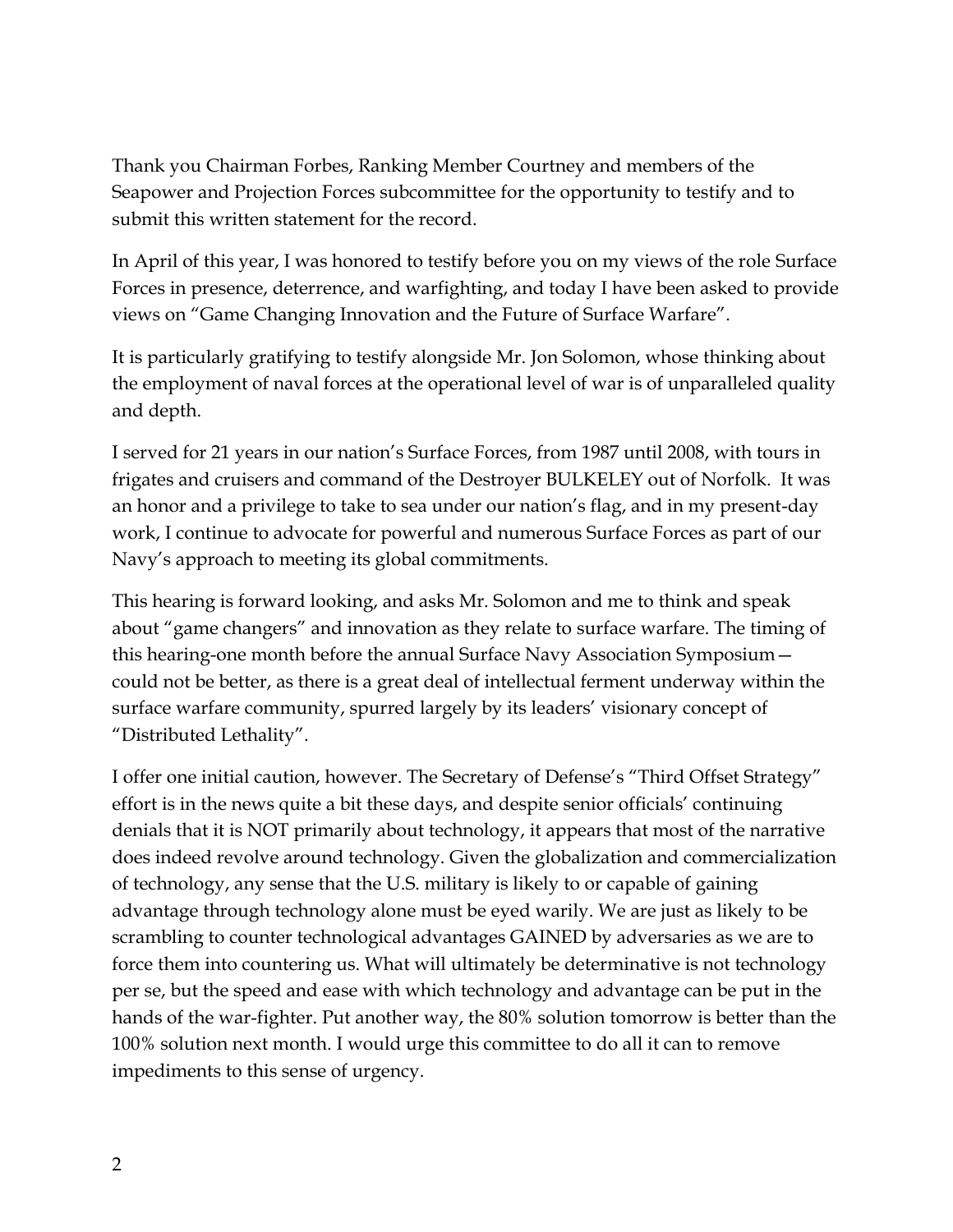#### **Distributed Lethality**

In January of 2015, VADM Tom Rowden—Commander of Naval Surface Forces debuted new thinking about how the Surface Force would be organized, trained, equipped, and operated—both as a peacetime conventional deterrent and as an element of the Joint war-fight. This relatively simple idea--branded "Distributed Lethality holds that if unit level lethality were increased across the surface fleet, and that fleet were then operated differently, a greater number of adversary targets could be held at risk, a larger cost would be imposed on adversary intelligence, surveillance, and reconnaissance (ISR) systems, and adversary weapons loads would be diluted as a function of individual attack density.

It is my view that this single idea represents the most important "game changer" or innovation pertinent to the Surface Force. From it are derived a number of concepts and capabilities that should be prioritized in order to realize the benefits of a more lethal and distributed fleet. First though, some background is provided.

The concept of Distributed Lethality was an outgrowth of the March 2014 LCS wargame conducted as a result of then Secretary of Defense Hagel's direction to truncate the LCS program and evaluate options for a follow-on frigate program. The wargame at the Naval War College revealed that the addition of even a modest, medium range surface to surface weapon system to existing variants of the LCS caused behavioral changes in both the adversary team and the "Blue" or U.S. team. On the adversary side of the equation, ships that could earlier be ignored—that is, remain only loosely targeted (because they were unthreatening)—had to remain tracked and targeted on a more continuous basis. These requirements resulted in a larger drain on adversary ISR forces, which in turn precluded them from as effectively locating and targeting high value units. Additionally, since these modestly enhanced LCS could now engage adversary fleet assets, the costs associated with initiating combat were raised. This of course, is the essence of conventional deterrence.

On the "Blue" side of the conflict, operational commanders had at their disposal in preconflict phases, a platform that did not have to be retired at the first sign of violence. Blue commanders actively employed these "up-gunned" assets in important roles including chokepoint patrols and high value unity area defense. The psychology of this employment is important to grasp. The ships were not any more capable of *sustaining* damage; they were only more capable of delivering it. This more lethal stance created in the minds of Blue commanders the perception of an altered risk environment. In other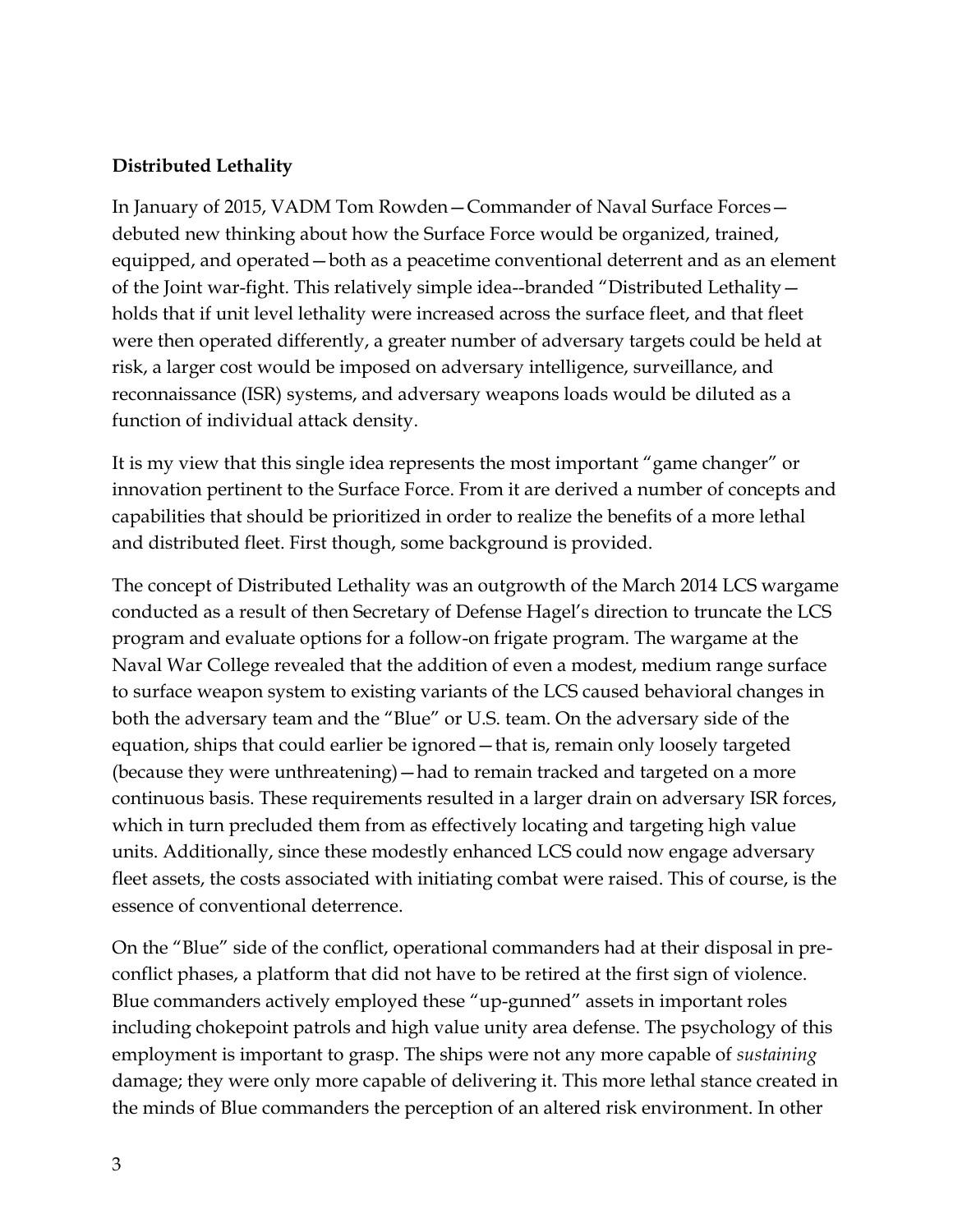words, they believed that in pre-hostilities phases, these more powerful ships would act as a greater inducement to the adversary to postpone aggression.

As a committed navalist and former surface warrior, I am grateful for the attention that the Chairman, the Ranking Member, and this entire Subcommittee have drawn to the problem of our Surface Force being "outsticked" by adversary surface to surface weapons. The unfortunate fact that this disadvantage has grown as the result of conscious decisions made in harvesting the "peace dividend" of the 1990's makes it no easier to bear. Simply put, the U.S. Navy has not fielded a surface warship capable of organically neutralizing another surface warship over the horizon since the commissioning of the USS PORTER (DDG 78) in 1999. This was the last ARLEIGH BURKE class destroyer to be fitted with the Harpoon Anti-Ship Missile System, which was useful at ranges of up to about 70 miles. Since that time, not only have no other ships been built that employ an over the horizon surface to surface missile, but the U.S. Navy variant of the Harpoon has declined in effectiveness versus the threat.

The Surface Force leadership evidently also looked at this growing deficit and realized that if a modern ASuW weapon employed by a modestly capable ship (LCS) could cause notable, desired behavioral change in Blue and Red commanders, then even more capable weapons employed by even more capable ships could further this phenomenon. Furthermore, if taking relatively non-lethal ships and increasing their lethality worked for small combatants, would not similar initiatives create similar effect when affixed to other ships that are not traditionally thought of as "surface combatants"—such as amphibious ships, or even ships of the logistics force? This thinking animates the core of Distributed Lethality.

While increasing the lethality of individual ships is necessary, it is insufficient to realize the full value of that investment. In order to do so, the Surface Force must be operated differently, in a more distributed manner. By doing so (therein limiting concentration of naval forces) the fleet thins the surveillance network and brings its offensive capabilities to bear across a larger geography threatening a larger number of adversary targets. This does not mean that the Surface Force can or should diminish its role in providing support to high value units. Quite the contrary. It must continue to do so. However, by spreading its own ability to threaten adversary capabilities, it reduces the adversary's capability to concentrate its efforts largely or solely on high value units, thereby increasing their survivability and combat effectiveness.

### **Distributed Lethality and Conventional Deterrence**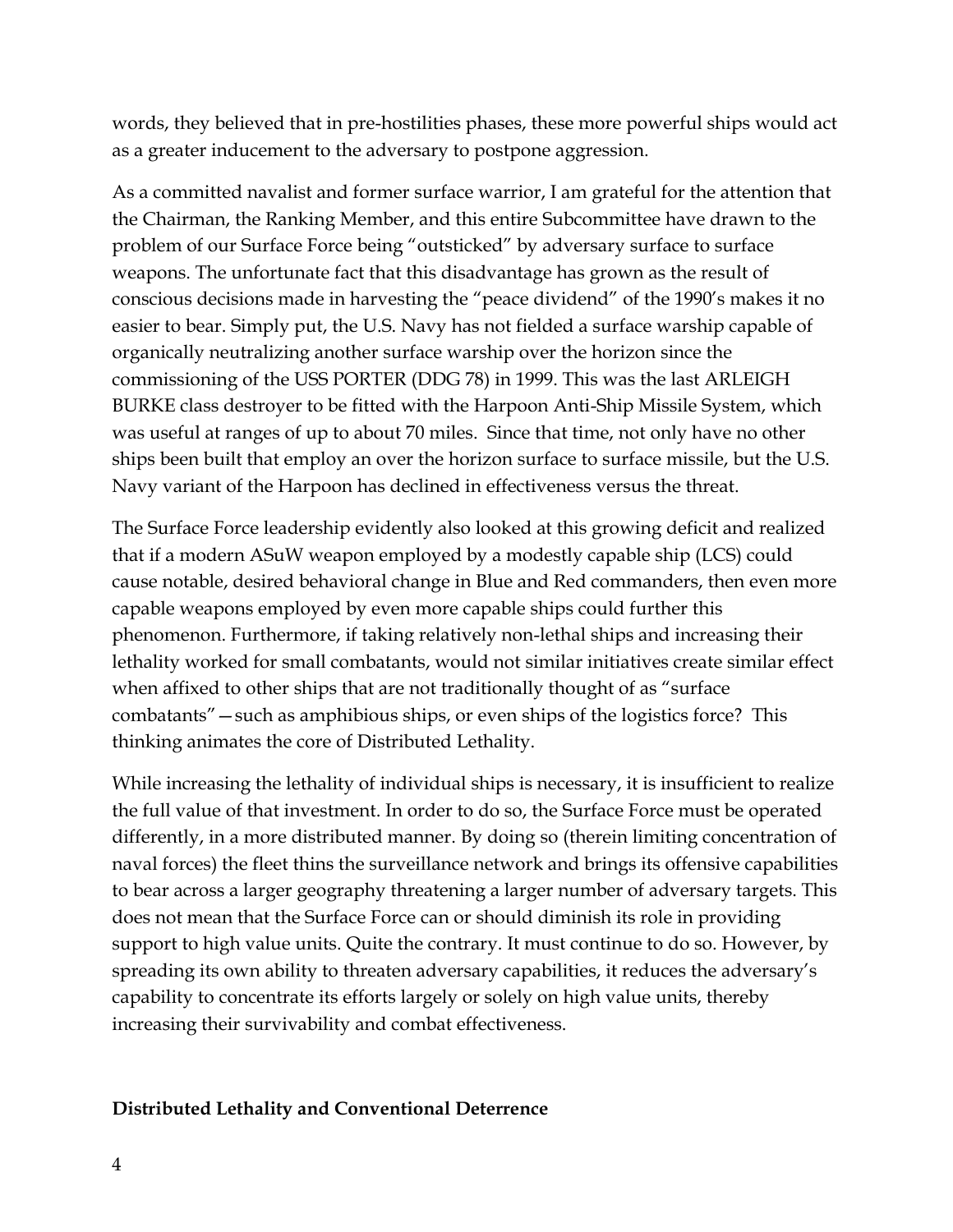The most important quality that Distributed Lethality brings to the Surface Force is the degree to which it presents a potential adversary with a more potent conventional deterrent; this is why I believe Distributed Lethality to be a "game changer". Clearly, an all-out, high end war with a peer or near peer competitor would result in devastating combat losses on both sides. Anything operating on, under, above, or next to the ocean and within adversary weapon and sensor range will be at risk once open conflict begins. Critics often point to the risk to the Surface Force in such warfare as justification for reducing its prominence in Navy force structure, preferring to redistribute harvested resources into other elements of the fleet design, primarily undersea warfare which is deemed to be less at risk in "Phase 3 Operations".

There is little doubt that our nation's dominance in undersea warfare is one of the crown jewels in both our ability to gather intelligence and in our ability to wage unrestricted warfare—when that time comes. Submarines are however, relatively ineffective instruments of conventional deterrence when compared to surface ships. The quality of being able to be seen by a potential aggressor cannot be underestimated in its contribution to deterrence by denial or punishment. This is not to say that un-located U.S. submarines are without deterrent value; only that their deterrent value is less relative to that of a visible and continuous surface presence.

However, (and as indicated earlier) the quality of that surface based deterrent has declined in the past fifteen years as the Surface Force largely abandoned the ASuW mission area in the face of a declining threat to blue-water operations. Without a peer threat on the open ocean, the Navy could concentrate its ASuW capability in the carrier air wing and to a lesser extent, the submarine force. This was a prudent path to take in the post-Cold War era, and it was likely a source of savings that went into other capabilities. But the result is that now—in an era of increasing great power competition—our Surface Force is at a decided disadvantage, which in turn diminishes its value as a deterrent. Put another way, exactly at the time when we need once again the capacity to deter great powers conventionally, our primary naval conventional deterrent—the surface ship—has been diminished.

If the Navy moves forward with a robust instantiation of Distributed Lethality, the deterrent quality of its forward presence will increase. By increasing that conventional deterrent posture, the ruinous war it is meant to deter becomes less likely to happen. Not only is this a "game changer", but it is a prudent, necessary, and economical one. The remainder of this written testimony consists of a series of desired capabilities that would enable this innovative new concept.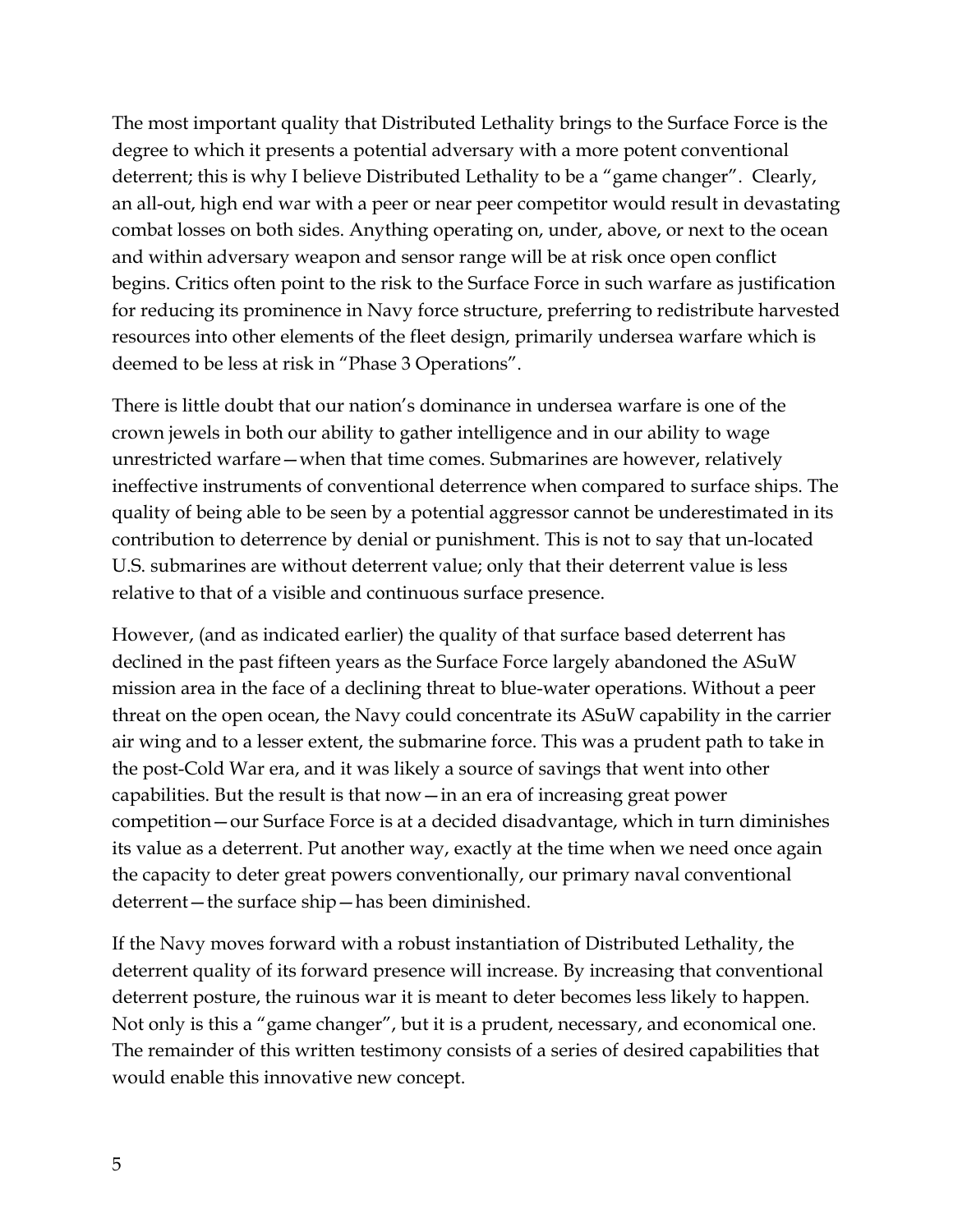#### **Long Range Over the Horizon Surface to Surface Weapons**

No ship in our inventory can disable another ship with its organic weapons at ranges greater than approximately 70 miles (the range of the Harpoon missile), and no ship has been added to the inventory since 1999 that can fire the Harpoon missile. In order to raise the level of conventional deterrence represented in our forward deployed surface vessels, the Navy must move quickly to close this gap. The pursuit of an elegant solution for the future should not preclude the immediate fielding of useful weapons available on the world market.

First, no new LCS should be built without a surface to surface missile system that is at least as capable as that which is desired for the FF class. When that missile is decided upon, it should be backfit into every LCS at its first major maintenance availability.

Second, the Navy should capitalize on ongoing testing of the Tomahawk Land Attack Missile (TLAM) in the Anti Surface Mode and move to production of dual use TLAM's, effectively taking over 3000 land attack missiles (employed by nearly 90 surface ships from over 8000 vertical launch cells) and turning them into ship killers out to approximately 1000 miles. This single act will bring the most return on investment the fastest, and will guarantee that both the Flight III DDG and the DDG 1000 are also capable of firing this extended range surface to surface missile. Some analysts believe that against the most capable air defense units in potential adversary fleets, the subsonic TLAM will lack necessary capability. It must be remembered however, that not all adversary platforms are that capable, and the most capable units can be targeted and neutralized by other portions of the fleet architecture (carrier air wing, submarines). In the meantime, every single cruiser and destroyer in the fleet would be capable of holding targets at risk on land and at sea out to 1000 miles. Congress should direct the Navy to fast track this missile modification with desired deployment in the early 2020's.

Finally, the Navy must move quickly to specify the requirements for a 21<sup>st</sup> century ASuW weapon or weapons—but without allowing this process to delay the TLAM modification discussed in the previous paragraph. Commonality between air and surface missiles should be a goal but not a requirement that delays fielding. This missile must be capable against the world's most advanced defense systems, and should be targetable against fixed and moving targets, at sea and ashore. The development effort for such a missile would extent into the latter part of the 2020's, which makes the TLAM modification that much more important. However, thinking that the TLAM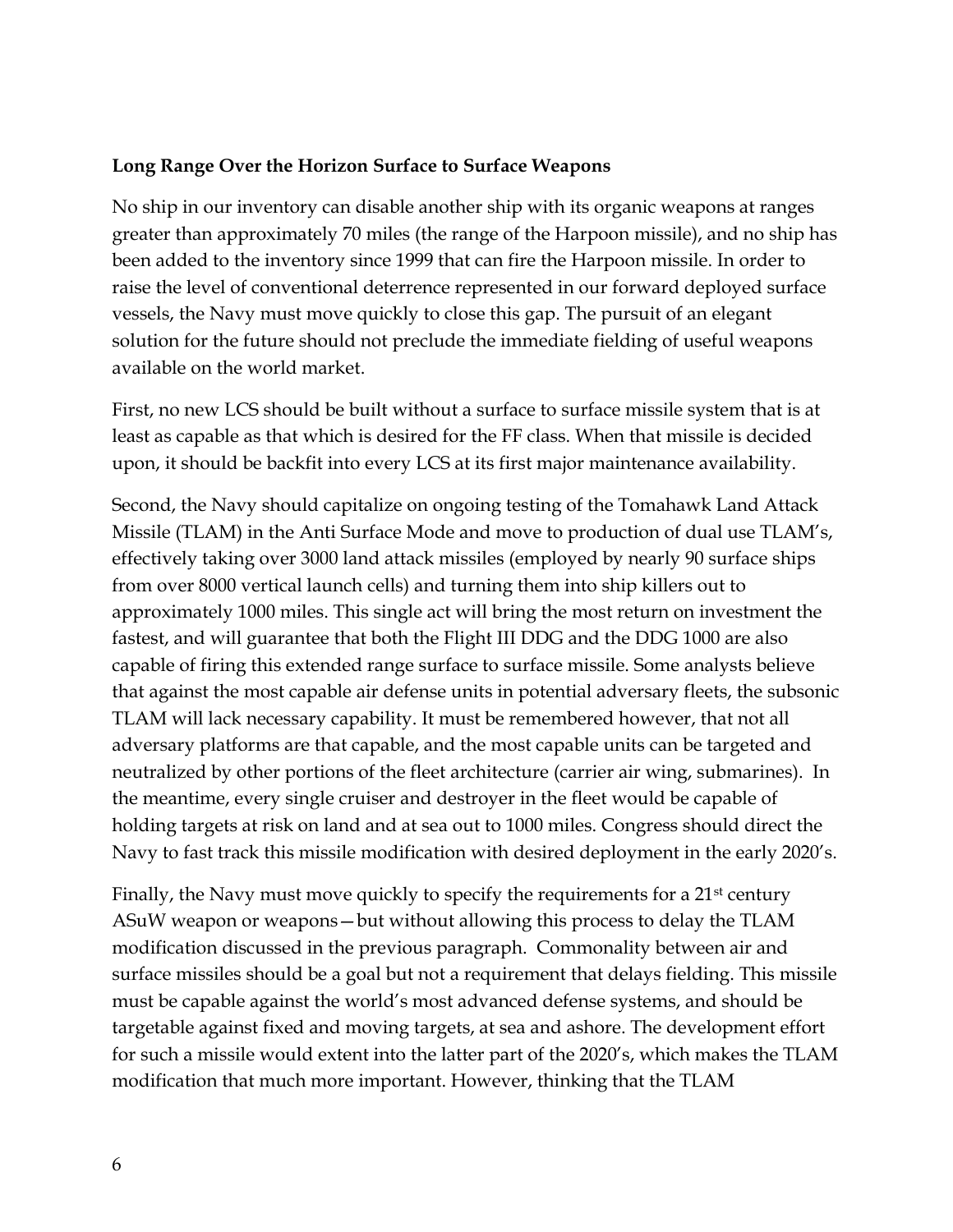modification solves the ASuW problem in the long term is incorrect. A new missile with advanced characteristics is required.

### **Multi-Source Maritime Targeting and Tracking**

The Surface Force employed a comparatively long range surface to surface missile in its past. Known at the Tomahawk Anti-Ship Missile (TASM), it was pulled from the inventory in the 1990's. Strictly speaking, the Navy did not at the time possess the ability to consistently and confidently target this missile out the full extent of its range. It simply did not have the persistent sensors nor the networking required to employ the weapon. Those days are over, but the extended range fire control loop must still be closed.

To explain, if the Navy does indeed field the TLAM in the ASuW role (or any long range surface to surface weapon for that matter) the requisite tracking and targeting infrastructure to employ the weapon at its maximum range largely exists. Overhead assets, persistent air breathing UAV's and manned aircraft, and a variety of passive systems that exploit both acoustic and electromagnetic emissions all generate sufficient active and passive targeting data to provide for effective weapon employment. The problem to be solved, and the potential game changer, is that all of this information/data/measurements must be analyzed to provide target quality inputs to the weapon during the various stages of its employment (pre-launch, in-flight, endgame). Although it is trite to attribute all manner of miracles to "big data", it does not seem to stretch the art of the possible to suggest that the considerable passive and active targeting data can be correlated, reported, and shared in tactically relevant timelines. This data fusion effort would combine information gathered from National Technical Means (NTM), theater assets, strike group assets and individual units and via networks of sufficient latency deliver target quality data to the missile. This closed loop data fusion and targeting capability does not currently exist.

### **Real-Time ISR Vulnerability Assessment**

Much of the capability of potential adversary ISR complexes is known. Generally speaking, we know where these capabilities are, at what frequencies they operate, what their likely effective ranges and sensitivities are, and how weather, time of day, or sunspots impact them. One of the benefits of forward presence is that our platforms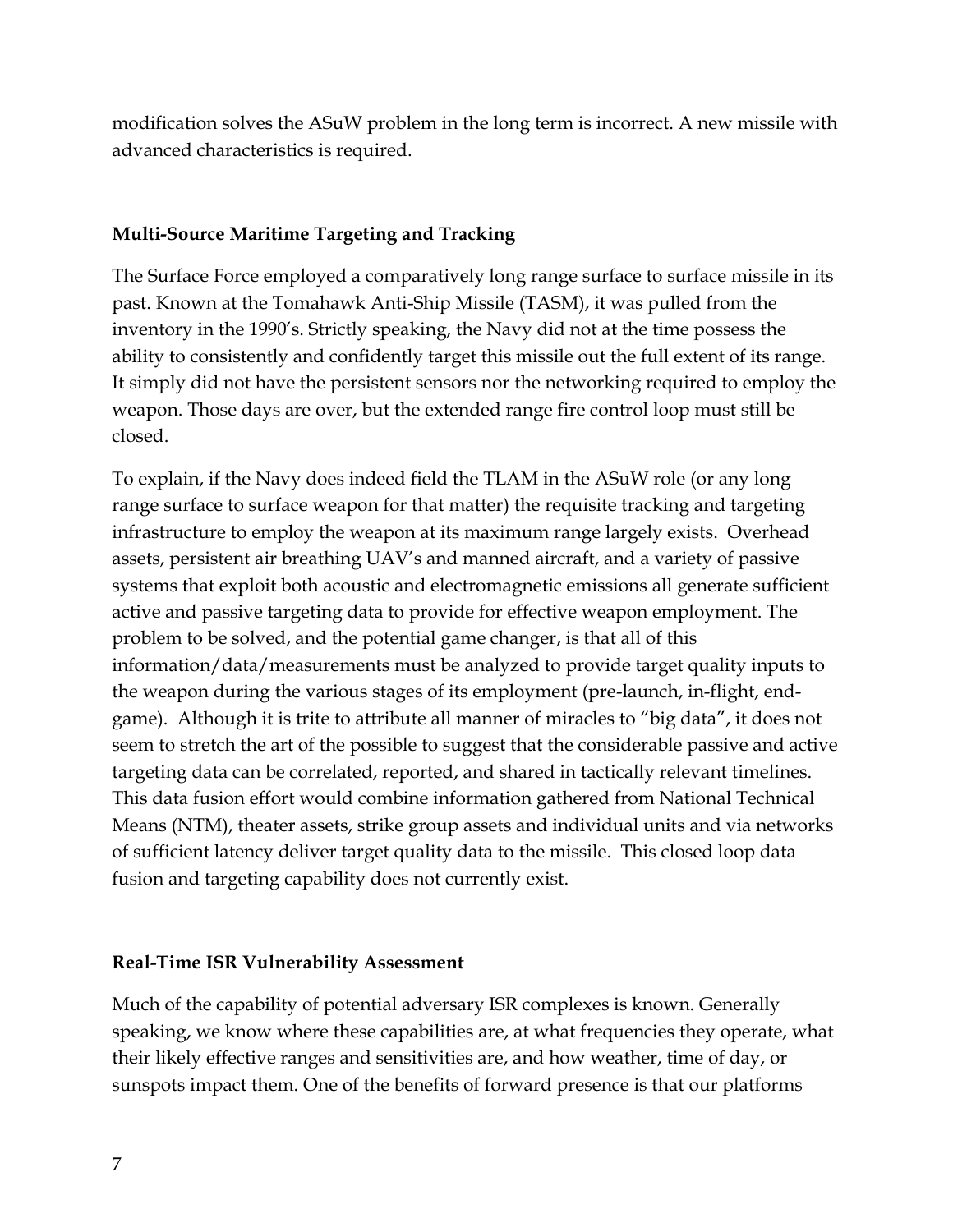operate day in and day out in an electromagnetic environment much like the one they may be called to fight in (although there will be "war-time reserve modes" in which some equipment operates). The Navy needs the capability (again, tapping into the wonders of big data) to "map" and display the density and effectiveness of an adversary ISR complex in real time, taking into account the factors previously stated and rolling into them the impact of attrition. The purpose of this capability would be to enable risk mitigated operations within an opponent's Anti-Access/Area Denial (A2AD) envelope.

This capability is required in no small measure because there are always more and less risky places and times to operate within an adversary A2AD environment. The suggestion that the effectiveness of his surveillance and targeting complex is equal throughout its volume simply fails to understand the considerable variability that exists within it. What is required is to *know and understand* that vulnerability, and then use it to our tactical and operational advantage. This requires a real-time tool that assesses the ISR environment and displays areas of relatively greater and lesser vulnerability. These areas are then likely areas for power projection operations and or deception operations.

### **Electromagnetic Spectrum Warfare**

As indicated by the suggestion that a real time ISR vulnerability assessment tool is required, our ability to operate and exploit the electromagnetic spectrum is increasingly important. We are fortunate indeed that Bryan Clark and Mark Gunzinger of the Center for Strategic and Budgetary Assessments (CSBA) only last week (2 December 2015) released a superbly informative report on the subject "Winning the Airwaves: Regaining America's Dominance in the Electromagnetic Spectrum" (CSBA 2015). It effectively describes Electromagnetic Spectrum Warfare, its evolution and its challenges to U.S. forces. It further goes on to describe a number of useful operating concepts that would enable U.S. power projection operations in this environment and suggests new technologies and capabilities required to achieve them. It concludes with a discussion of some of the barriers to implementing such concepts and capabilities.

The Surface Electronic Warfare Improvement Program (SEWIP) is bringing considerably upgraded electronic warfare capability across the fleet. Much of what is available in SEWIP Block II and SEWIP Block III is classified, but the unclassified information available indicates that Block II brings considerably enhanced passive sensitivity to enable ships to exploit the emissions of other ships, aircraft, or missiles. These emissions can now be sensed from greater distances than ever before available,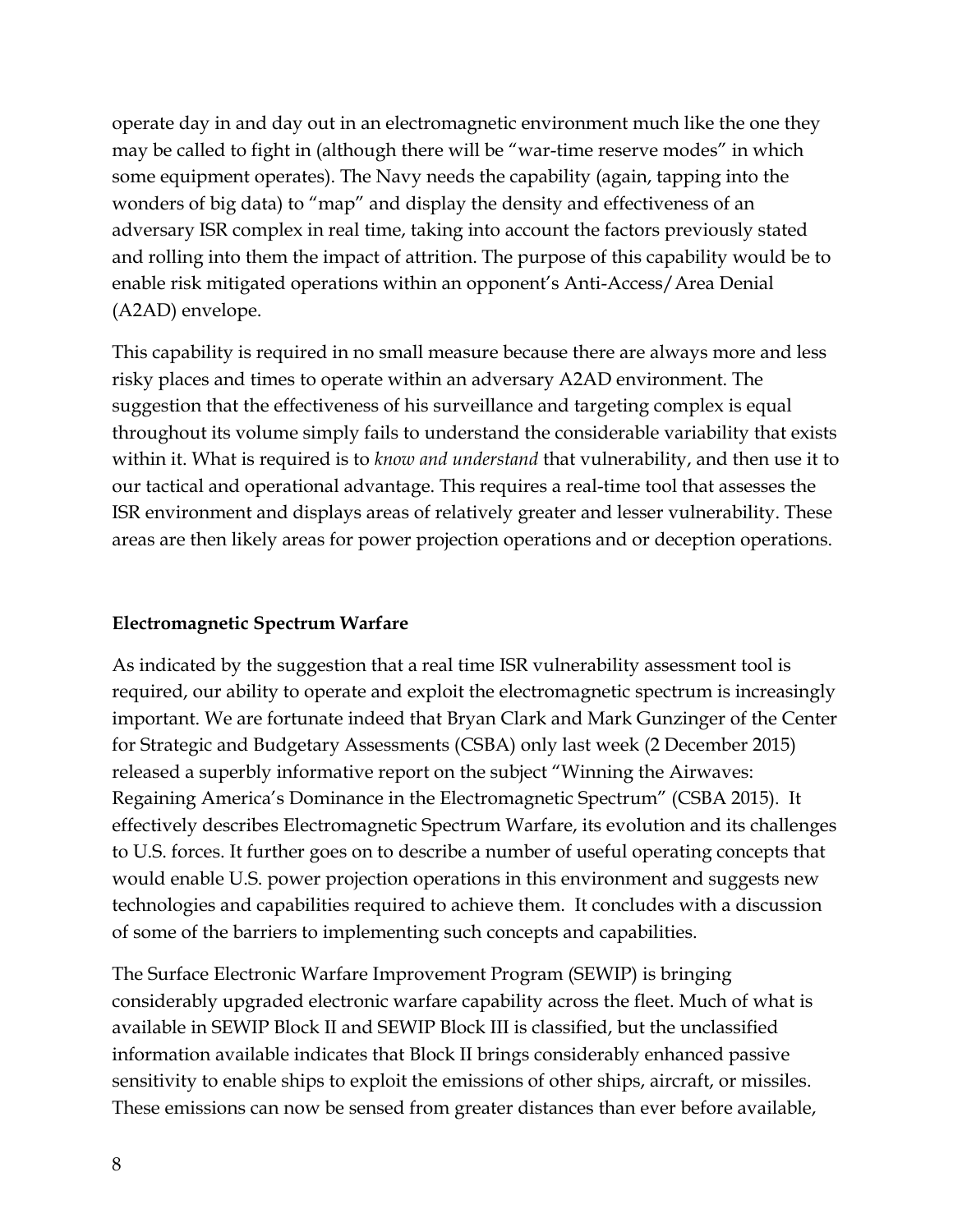and their directionality can be more finely honed to enable target quality passive crossfixing. Block III incorporates all of the capabilities resident in Block II, but then adds considerable "Electronic Attack" (or jamming) capability.

It is advisable to have as much of the full Block III capability as possible integrated into every surface combatant irrespective of size. The demands of electromagnetic spectrum warfare suggest that the creation of electromagnetic haves and have nots in the environment will limit the utility of less than capable ships and make them more vulnerable. Additionally, the Navy must work to fully network shipboard combat systems in a manner in which both hard kill and soft kill options can most effectively be employed against demanding threats while conserving consumable weapons such as missiles and decoys. Networking a surface action group together to enable smart employment of hard kill and soft kill options, driven by tactical decision algorithms embedded in the network, create a "hardened", task oriented SAG that is better able to exploit its lethality in an A2AD environment.

# **Surface Ship Medium Altitude Long Endurance (MALE) UAV's**

Distributed Surface Force operations must be underpinned by sufficient overhead ISR and communications relay/networking capability, especially in a satellite denied environment. Current embarked helicopters lack the persistence necessary to perform these tasks (though they are vitally necessary for others), and the current/planned generation of combatant employed UAV's lack both persistence and payload carrying capability.

Distributed Surface Operations require an organic, Medium Altitude Long Endurance UAV capability such as is currently being studied by DARPA's Tactically Exploited Reconnaissance Node (TERN) Program. The following description of TERN comes from DARPA's web page (http://www.darpa.mil/program/tactically-exploitedreconnaissance-node):

"*In May 2014 DARPA and the Office of Naval Research (ONR) signed a memorandum of agreement making the program a joint effort—calling it Tern. Tern builds on DARPA's TERN program and seeks to combine the strengths of both land- and sea-based approaches to supporting airborne assets. Tern envisions using smaller ships as mobile launch and recovery sites for medium-altitude long-endurance (MALE) unmanned aircraft (UAVs). Named after the family of seabirds known for flight endurance – many species migrate thousands of miles each year –*